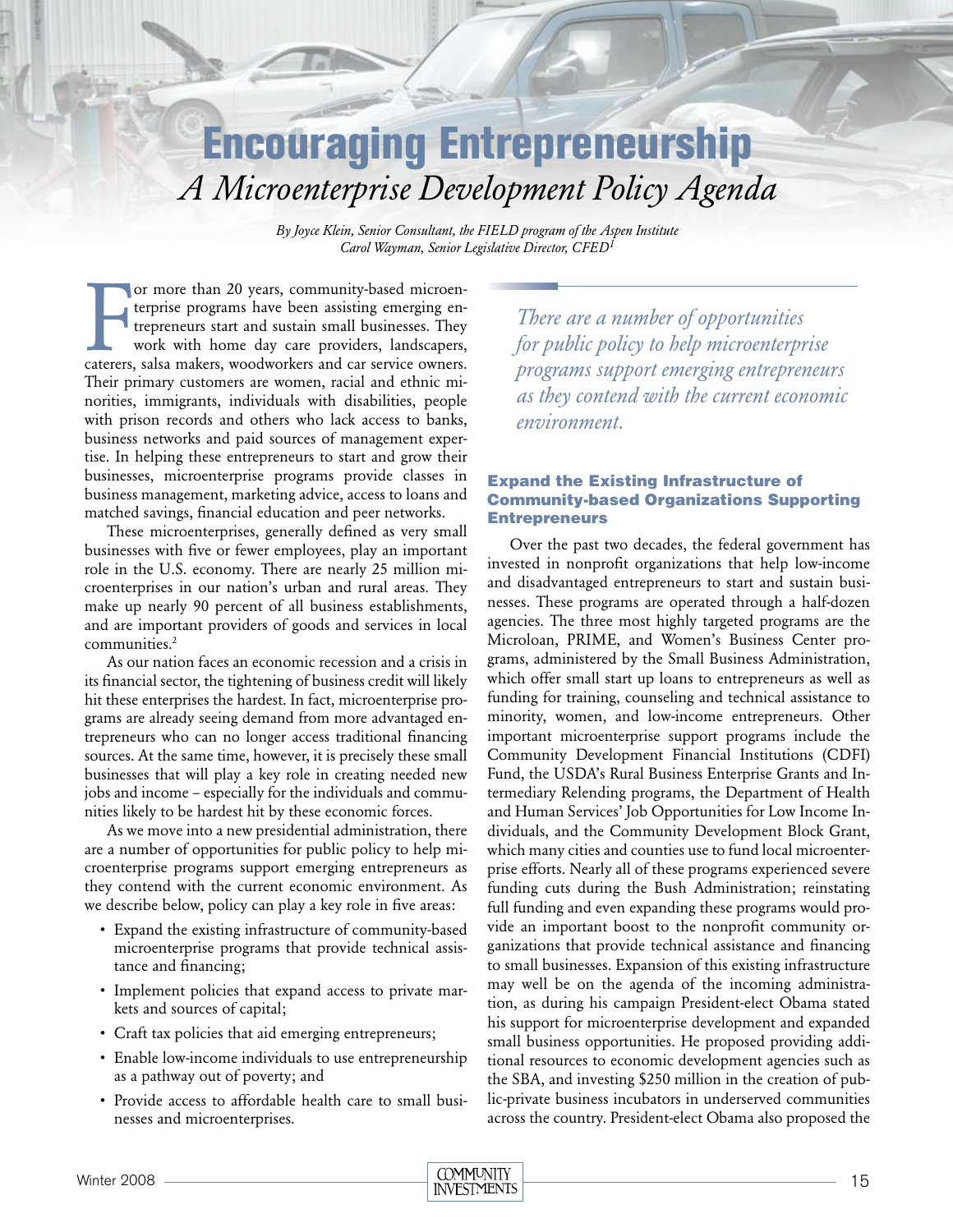creation of a small business and microenterprise initiative for rural communities.

In addition to federal programs that provide resources to emerging entrepreneurs, the federal government can provide additional sources of sorely needed capital for microenterprise and other community and economic development efforts:

- The Housing and Economic Recovery Act of 2008 (PL: 110-289) enabled Treasury-certified CDFIs to join the Federal Home Loan Bank (FHLB) system. Membership provides CDFIs with access to collateral, which could increase their access to low-cost lending capital. Lenders are eager to review the rules developed by the Federal Housing Finance Agency.
- The Full Faith in Our Communities Act of 2007 (S. 2528) would provide below market-rate capital in the form of a bond guaranteed by the U.S. Treasury Department to a nonprofit lender for community or economic development purposes for low-income people and communities.
- • Advocates are supporting efforts to permit Congress to create an economic development grant program, which would provide grants for community economic development purposes to organizations including microenterprise development organizations and CDFIs. The program would be analogous to the FHLB's Affordable Housing Program, which provides a subsidy to developers for the cost of owner-occupied and rental housing for low-income households.

*A number of other policy changes could enable entrepreneurs to build their own sources of capital, and to access it through the private market.*

### Implement Policies that Expand Access to Private Markets and Sources of Capital

The federal government can also play an important role in expanding the ability of low-income entrepreneurs to access private sources of capital. In fact, the Community Reinvestment Act (CRA) encourages financial institutions to support microenterprise initiatives by providing favorable CRA treatment to both loans to and investments in microenterprise programs. As a result, many microenterprise organizations count financial institutions among their key partners. Currently, CRA reporting includes only the census tract in which the small business loan was made. Ideally, the CRA would be expanded to require the gender, racial, income (or sales) characteristics of the business borrower to determine whether the actual loans are received by small, locally-owned enterprises or franchises of corporate chains.<sup>3</sup>

**Table 4.1** *Microenterprise businesses comprise a significant portion of the market that provides job and economic development opportunities in the 12th District.*

| <b>State</b> | <b>Total</b><br><b>Enterprises</b> | <b>Percent of Businesses that</b><br>are Microenterprises<br>w/Employees |
|--------------|------------------------------------|--------------------------------------------------------------------------|
| Alaska       | 62,462                             | 89.89                                                                    |
| Arizona      | 429,031                            | 87.63                                                                    |
| California   | 3,087,607                          | 88.99                                                                    |
| Hawaii       | 104,529                            | 87.18                                                                    |
| Idaho        | 131,244                            | 87.78                                                                    |
| Nevada       | 195,353                            | 88.02                                                                    |
| Oregon       | 306,966                            | 86.57                                                                    |
| Utah         | 212,082                            | 88.93                                                                    |
| Washington   | 486,504                            | 86.51                                                                    |

*Source: Association for Enterprise Opportunity*

A number of other policy changes could enable entrepreneurs to build their own sources of capital, and to access it through the private market. One such reform would permit full reporting of utility and telecom payment information to consumer reporting agencies. Under current practices, typically only late payments are reported. Reporting of timely payments could raise the credit score of millions of Americans, moving many African American, Latino, and young people into a prime rate credit score, giving them access to lower-cost private capital. At present, many utility firms' counsels believe that full payment reporting may be prohibited by The Telecom Act of 1996, a legislative effort to move all telecommunications markets toward competition, and some states prohibit full payment credit reporting. Both Congress and states could take steps to rectify this issue and provide clear regulatory authority.

Allowing individuals to access their retirement accounts for business investment as easily as they can for homeownership and college education would open the door to another source of private capital. Employer-based retirement accounts are the primary source of savings for Americans. In addition, there are employer matches and federal tax benefits including the Saver's Credit that help these plans grow in value. At present, individuals can access their IRA and 401(k) to purchase a house or pay for higher education. However, increasingly older Americans are turning to self-employment as a second career, or as a supplement to their retirement income. It is possible to capitalize a business with retirement funds if a person sets up a separate C corporation and creates a profit sharing retirement plan within that corporation, but this option can be complex and time-consuming.<sup>4</sup> Allowing older entrepreneurs, and others, to more easily borrow against their retirement savings could support their efforts.

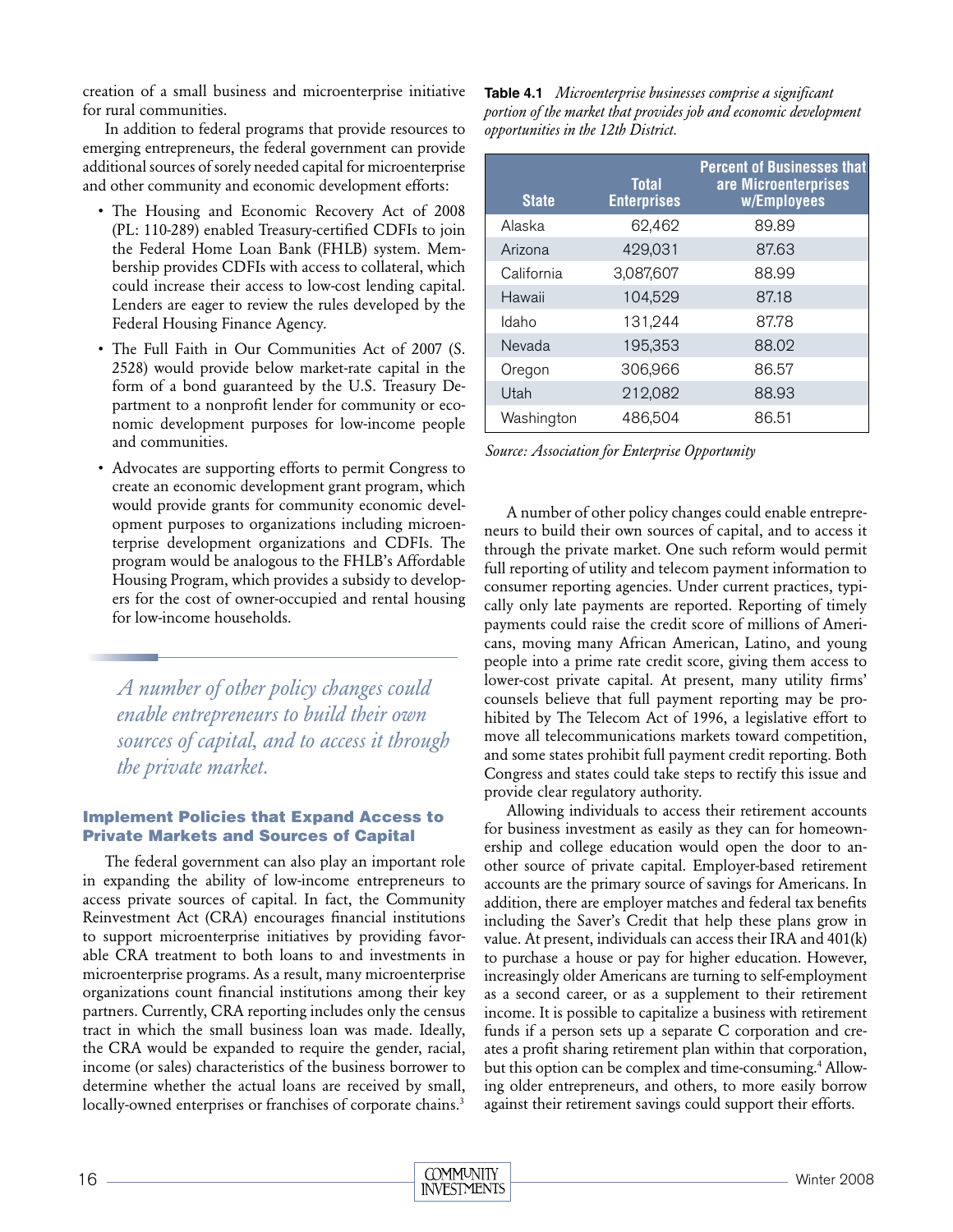## U.S. Small Business Administration (SBA) Programs

### **Microloan Program**

The Microloan Program provides very small loans to start-up, newly established, or growing small business concerns. Under this program, SBA makes funds available to nonprofit community based lenders (intermediaries) which, in turn, make loans to eligible borrowers in amounts up to a maximum of \$35,000. The average loan size is about \$13,000. Applications are submitted to the local intermediary and all credit decisions are made on the local level. Each intermediary is required to provide business based training and technical assistance to its microborrowers. Individuals and small businesses applying for microloan financing may be required to fulfill training and/or planning requirements before a loan application is considered.

### **PRIME Program**

The PRIME Program is a complement to the Microloan program, providing grants to microenterprise development organizations throughout the country to offer valuable training and technical assistance to low-income and very low-income entrepreneurs, regardless of whether they are seeking a loan. PRIME also provides limited grant funding for capacity building among community-based microenterprise organizations. The funds allow microenterprise development organizations to build their management, outreach and program design capacity to more effectively serve their clients.

### **Women's Business Center**

The Office of Women's Business Ownership and the Women's Business Center provide valuable training and counseling services. This network of over 100 centers throughout the country is designed to assist women achieve their entrepreneurial goals and improve their communities by helping them start and run successful businesses through training and technical assistance.

*Source: U.S. Small Business Administration*

The Historically Underutilized Business Zone program at the Small Business Administration provides incentives for federal agencies to contract with businesses located in low-income distressed communities. Unfortunately, this contracting provision is rarely implemented. At the same time, recent reports indicate that the federal government has not met its small business contracting targets, and a number of larger firms have erroneously received preferences under these policies. Enforcement of these programs must be improved.

In addition, as the country works to address its energy and environmental challenges, policy makers should consider the role that small businesses and microenterprises can play in these initiatives. For example, President-elect Obama has stated his support for businesses that advance energy technology, and for ensuring that "21st century jobs" are increased throughout the country. Within these initiatives, it will be important to recognize the roles that very small businesses can play in supporting the "greening" of our economy.

### Create Tax Policies that Support Emerging **Entrepreneurs**

In her 2006 Report to Congress, the National Taxpayer Advocate, Nina E. Olson, stated that the IRS's Small Business/Self-Employed division was not adequately helping small business filers.<sup>5</sup> She cited the "complex tax laws" and the inability of many small business taxpayers to afford professional tax advice. Rather than serve as a welcoming gateway that helps new businesses to "get their business

right" and to grow, the Schedule C tax interface (part of the Form 1040 used to report profit or loss from business) tends to have the opposite effect and taxes are not filed. There are several ways the IRS could create a more welcoming environment:

- • Create a self-employment tax credit. President-elect Obama has proposed the creation of a "Making Work Pay" tax credit that will assist all workers, including the self-employed. With the tax credit, each worker in America would receive a \$500 tax credit to offset federal income and payroll taxes;
- Encourage the IRS to actively extend the capacity of its successful Voluntary Income Tax Assistance (VITA) program to serve low-income taxpayers with self-employment income (the program offers free tax help to low- and moderate-income people who cannot prepare their own tax returns). Currently many IRS offices discourage or forbid volunteers from filing Schedule C self-employment returns;
- • Advocate that the recently passed "community VITA" appropriation, which provides \$8 million to be available through September 30, 2009, be used to establish VITA demonstration projects to serve low-income, selfemployed households;
- Require the IRS Small Business/Self-Employment division to expand its "first-time filer" initiative through demonstration projects that would explore how the IRS and non-profits can better serve this constituency; and

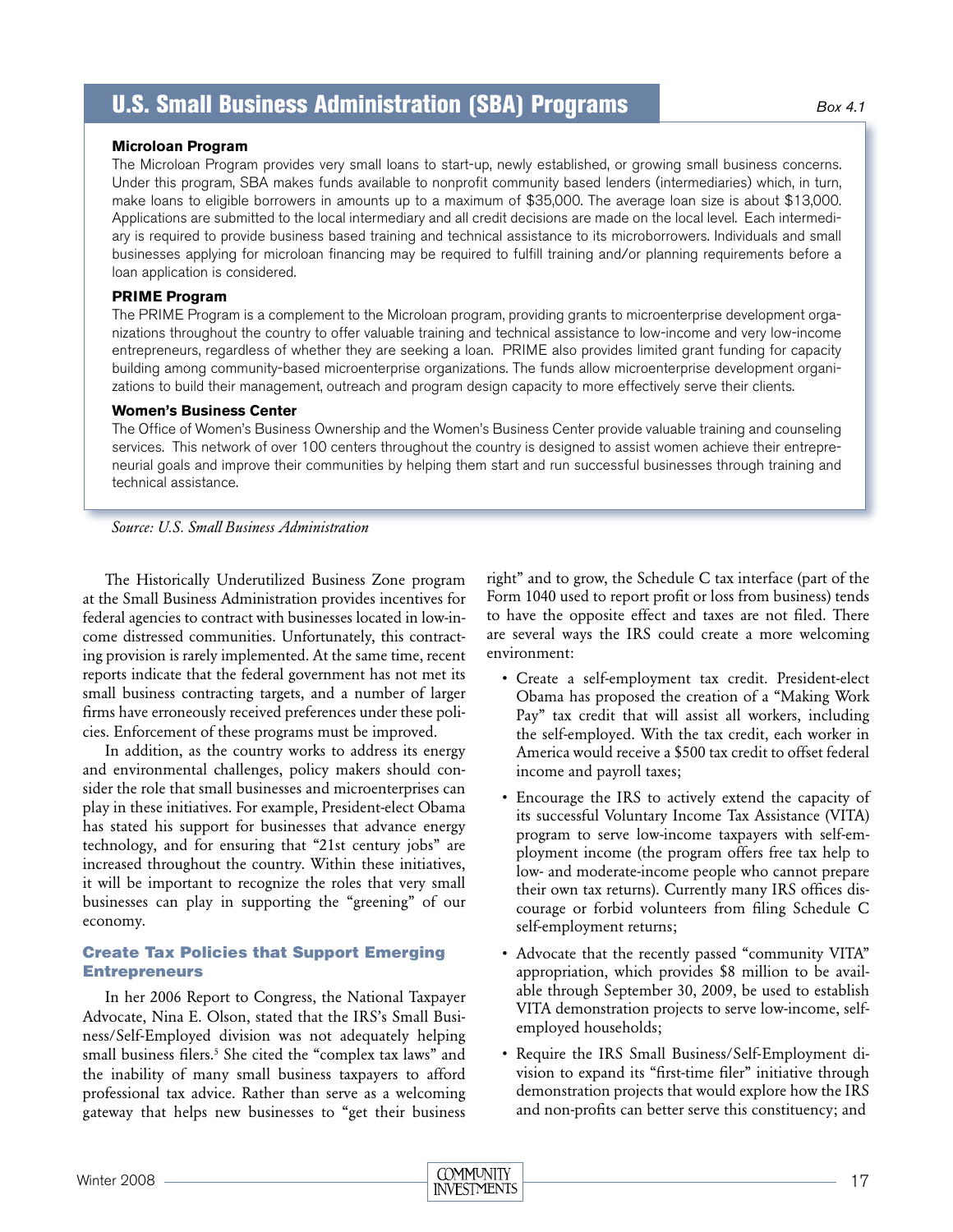• Ask Congress and the IRS to study the specific needs of first-time filers and how to better resolve the cash-flow dilemma faced by the self-employed.

### Enable Low-Income Individuals to Use Microenterprise as a Pathway Out of Poverty

Many of our lowest income Americans turn to self-employment as a means to create a job or to supplement a lowwage job. But too often, federal programs that support these individuals – by providing a safety net or workplace skills – fail to recognize that self-employment can and should be an option. For example, asset limits in programs such as the Supplemental Nutrition Assistance Program (SNAP, previously known as the Food Stamp program) and Temporary Assistance for Needy Families (TANF) make it difficult for recipients to save and acquire business assets, while training initiatives for recipients of these supports often do not offer self-employment as an option. And even when policy makers do find ways to support the self-employment option under current law, caseworkers often struggle with how to deal with these atypical cases. We recommend four steps that policymakers can take to open the self-employment path for our poorest Americans.

*Microenterprise is a time-tested wealth creation strategy, particularly for the low-income and minority communities that are at financial peril in the current economic climate.*

First, both state and federal policy makers should reform the asset means tests in public assistance programs, such as SNAP, TANF, and Supplemental Security Income (SSI). States currently have the flexibility to raise or remove the asset limits from SNAP and TANF and should take advantage of it. States also have the option of exempting certain classes of assets from their asset means test, so that individuals are not hindered from building up the resources and assets needed to achieve self sufficiency. Since 1996, a number of states across the country have taken advantage of the opportunity to reform their asset limits. To date, 15 states have eliminated asset tests for SNAP and several states have implemented TANF asset test reform by abolishing the limits or raising them substantially.

|  |  |  |  |  |  | Table 4.2 Size Estimates of Key Components of the Market for Microenterprise Services |
|--|--|--|--|--|--|---------------------------------------------------------------------------------------|
|--|--|--|--|--|--|---------------------------------------------------------------------------------------|

| <b>Market Segment*</b>                                    | <b>Number of</b><br><b>Microentrepreneurs</b> |
|-----------------------------------------------------------|-----------------------------------------------|
| Microenterprises with difficulty accessing bank financing | 10.8 million                                  |
| Women-owned microenterprises                              | 5.13 million                                  |
| Business owners with personal incomes <\$10,000           | 4.3 million                                   |
| Low-income self-employed individuals                      | 1.7 million                                   |
| African American-owned microenterprises                   | 650,000                                       |
| Hispanic-owned microenterprises                           | 800,000                                       |
| Asian-owned microenterprises                              | 650,000                                       |
| Native American-owned microenterprises                    | 170,083                                       |
| Individuals with disabilities**                           | 3.12 million                                  |
| Welfare recipients who would become self-employed         | 140,377                                       |
| Unemployed individuals who would become self-employed     | 251,430                                       |

*\*These components of the market overlap. For example, many of the entrepreneurs who have difficulty accessing bank financing are women or minorities.*

*\*\* The estimated number of individuals (most of whom are currently not working) who would be self-employed given the availability of services and more conducive policies.*

*Source: FIELD, Aspen Institute (2005)*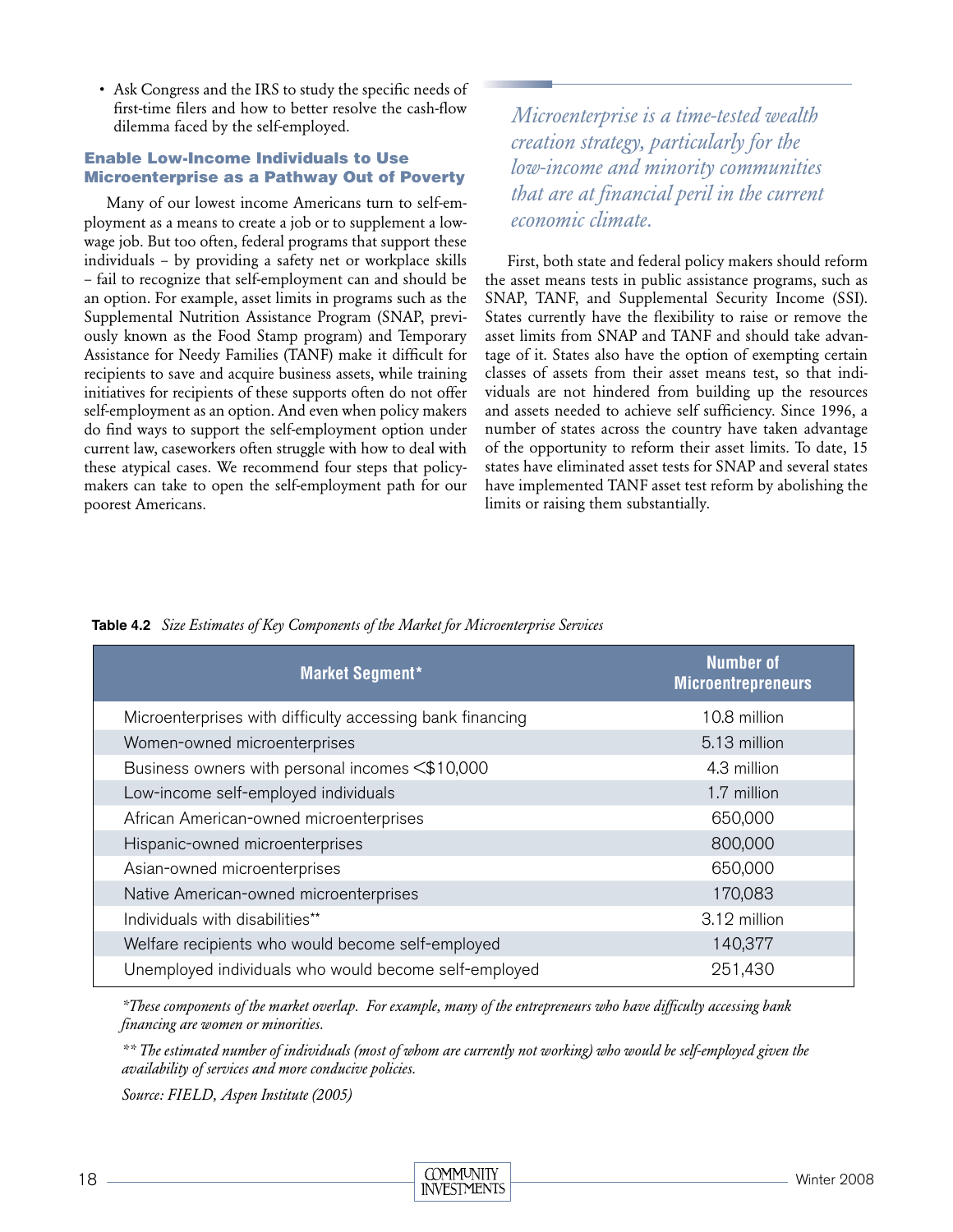In recent years, there have been efforts at the federal level to reform asset means tests in public benefit programs. One major development in this effort occurred this year in the 2008 Farm Bill (the Food, Conservation and Energy Act) which exempted Individual Retirement Accounts, Coverdell savings accounts and 529 College Savings Accounts from asset limits in SNAP. In 2007, the Freedom to Save Act was introduced in the House, which proposed excluding certain assets in determining eligibility for TANF, SNAP, SSI and the State children's health insurance programs. There has also been interest in the Senate in introducing legislation that reforms the asset limits for SSI and the Social Security Disability Insurance Program (SSDI).

Second, policymakers, at both the state and local level, should promote microenterprise as an eligible work activity for recipients of TANF and SSDI. While welfare reform has resulted in many successes, some low-income Americans are still failing to connect to our economy. At the federal level, Congress should modernize the TANF program such that it focuses on providing sustainable employment and movement out of poverty for needy families. In doing so, it should clarify that self-employment preparation and engagement in self-employment are eligible work activities, and provide clear guidance as to how states and localities can support microenterprise through their TANF programs.

Third, policy should encourage microenterprise as a prisoner re-entry strategy. As prisoners are released from incarceration, finding employment becomes a major concern. Many jobs are not available to those with a prison record and many returning prisoners have limited job experience and skills. Self-employment can be a natural fit for this population. At the federal level, we recommend the creation within the Justice Department of a pilot program on microenterprise development for returning prisoners. State policymakers should consider similar programs.

Finally, we need policy to expand matched savings accounts for business capitalization. Most businesses start with savings, not debt. Nationwide, there are more than 83,000 matched savings accounts known as Individual Development Accounts (IDAs). These accounts match the savings, up to \$2,000, of low-income entrepreneurs, homeowners, or college students to help them become financially self-reliant. To date, more than 35,000 asset purchases have been made including 6,300 small business capitalization investments.6 Congress should expand the resources available for IDAs by enacting the Savings for Working Families Act

(S. 871/HR 1514) which would make matched savings accounts available to up to 900,000 low-income Americans. Congress should also fully fund the Beginning Farmer and Rancher Act included in The Food, Conservation and Energy Act of 2008. This new program would provide matched savings accounts for up to 4,000 farmers and ranchers to encourage food security and economic growth.

### Ensure that Health Coverage Reforms Address the Particular Needs of Low-Income Entrepreneurs

Under our current health insurance system, small business owners struggle mightily to pay for coverage for themselves and their employees. Microenterprise and low-income business owners struggle the most. Research conducted by the Aspen Institute has found that illness and other health concerns often contribute to the closure (or failure to open) of businesses owned by low-income entrepreneurs.7 President-elect Obama has also recognized the burden of health care costs to small business owners. His proposed health care plan would lower health care costs for small businesses by creating a new refundable small business health tax credit of up to 50 percent on premiums paid by small businesses on behalf of their employees.

### Conclusion

Microenterprise is a time-tested wealth creation strategy, particularly for the low-income and minority communities that are at financial peril in the current economic climate. The time is now to envision and secure policy options that produce abundant, sustainable and enduring sources of funding for the microenterprise field.

The microenterprise field has had some notable policy successes in the past year. After several difficult years of diminished and then zero funding, efforts to restore funding to federal programs supporting the field were successful. Policies increasing access to capital and supporting entrepreneurship also achieved some success. However, to truly meet the growing demand for microenterprise services in the United States, more must be done. With the advent of a new administration in 2009, the microenterprise field is poised to pursue opportunities for growth and innovation. Together, advocates, researchers, practitioners, financial institutions and entrepreneurs can seize these opportunities by promoting an ambitious new policy agenda for low-income microentrepreneurs and the programs that serve them.

| Winter<br>2008 | <b>JITV</b><br>. MI<br>JNH<br>NITI<br>∼         |  |  |
|----------------|-------------------------------------------------|--|--|
| .              | $\sim$ can move $\sim$<br><b>INV</b><br>אי<br>. |  |  |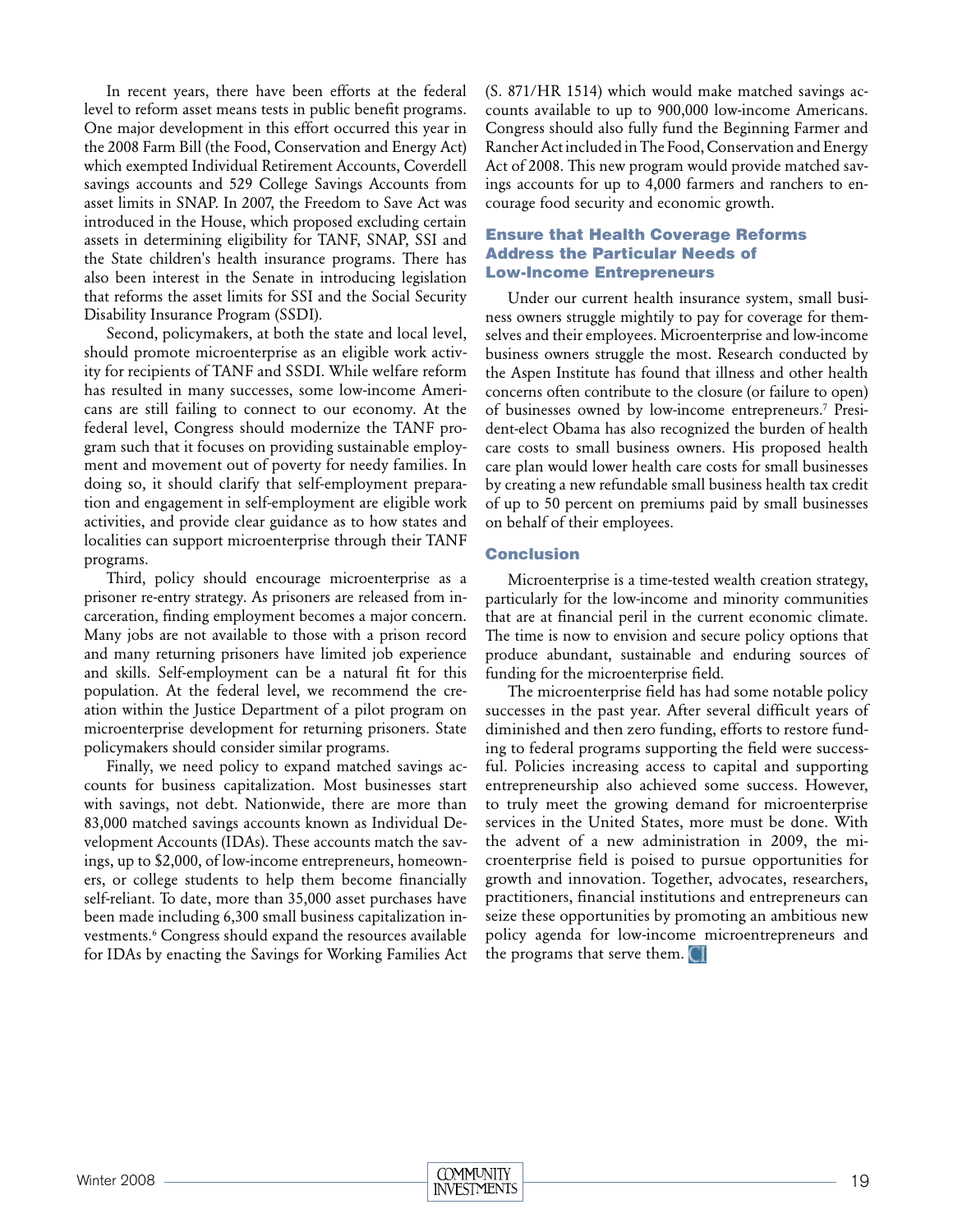# *Endnotes*

### Strengthening Community Development Infrastructure

- 1. Malanga, Steven (2005). "America's Worst Urban Program: The Bush Administration is right to put the community development block grant out of its misery." *City Journal,* Spring 2005. Online at www.cityjournal.org.
- 2. Richardson, Todd (2005) "CDBG Formula Targeting to Community Development Need." Office of Policy Development and Research, U.S. Department of Housing and Urban Development, Washington, DC. February 2005.
- 3. Czerwinski, Stanley (2006). "Community Development Block Grant Formula: Options for Improving the Targeting of Funds." United States Government Accountability Office, Testimony Before the Subcommittee on Federalism and the Census, Committee on Government Reform, House of Representatives. June 27, 2006, and Buss, Terry (2008). "Reforming CDBG: An Illusive Quest." *Reengineering Community Development for the 21st Century,* eds. Donna Fabiani and Terry Buss, National Academy of Public Administration, ME Sharpe, Armouk, New York, 2008.
- 4. Accordino, John, George Galster, and Peter Tatian (2005). "The Impacts of Targeted Public and Nonprofit Investment on Neighborhood Development." LISC and the Federal Reserve Bank of Richmond, July 2005.
- 5. Buss, Terry (2008).

### Encouraging Entrepreneurship

- 1. This paper is based in part on a policy paper developed by the Microenterprise Anti-Poverty Consortium (MAP). Comprising the Corporation for Enterprise Development (CFED), the Association for Enterprise Opportunity, The Aspen Institute and the Center for Rural Affairs, the mission of MAP is to advance microenterprise as an antipoverty and economic development strategy.
- 2. Association for Enterprise Opportunity (2008) "About Microenterprise" www.microenterpriseworks.org
- 3. National Community Reinvestment Coalition. "The Community Reinvestment Act" http://www.ncrc.org/index.php?option=com\_conte nt&task=view&id=100&Itemid=123
- 4. Joachim, David (2008). "Betting your Retirement on Your Startup," *The New York Times,* published September 30, 2008.
- 5. "2006 Annual Report to Congress." (2006) National Tax Payer Advocate. http://www.irs.gov/advocate/
- 6. "Report to Congress Assets for Independence Program, Status at the Conclusion of the 8th Year", Office of Community Services, Administration of Children and Families, U.S. Department of Health and Human Services (2008). http://www.acf.hhs.gov/programs/ocs/ afi/research.html; "ORR Individual Development Account Program: An Evaluation Report; full report," Office of Refugee Resettlement, Administration for Children and Families, U.S. Department of Health and Human Services, http://www.ised.us/template/page. cfm?id=223; and CFED's 2006 IDA program survey.
- 7. Joyce A. Klein, Ilgar Alisultanov and Amy Kays Blair, *Microenterprise as a Welfare-to-Work Strategy:* Two-Year Findings. (Washington, D.C.: The Aspen Institute, November 2003), 48; and Peggy Clark and Amy Kays, *Microenterprise and the Poor.* (Washington, D.C.: The Aspen Institute, 1999), 69.

### A New Look at the CRA

1. Press release of Senator Robert Menendez, "Fed Chairman Bernanke Confirms to Sen. Menendez that Community Reinvestment Act is not to Blame for Foreclosure Crisis" December 2, 2008. http://menendez. senate.gov/pdf/112508ResponsefromBernankeonCRA.pdf

- 2. Board of Governors of the Federal Reserve System (1993), Report to the Congress on Community Development Lending by Depository Institutions (Washington: Board of Governors), pp. 1-69; and Board of Governors of the Federal Reserve System (2000), The Performance and Profitability of CRA-Related Lending (Washington: Board of Governors, July), pp. 1-99.
- 3. Please see the speech "The Community Reinvestment Act and the Recent Mortgage Crisis" by Federal Reserve Governor Randall Kroszner, delivered December 3, 2008 for more information. www. federalreserve.gov/newsevents/speech/kroszner20081203a.htm
- 4. Laderman, Elizabeth and Carolina Reid (2008). "Lending in Low- and Moderate-Income Neighborhoods in California: The Performance of CRA Lending During the Subprime Meltdown" Working paper presented at the Federal Reserve System Conference on Hosing and Mortgage Markets, Washington, DC, December 4, 2008.

### A New Safety Net for Low-Income Families

- This article is adapted from "A New Safety Net for Low Income Families," by Sheila Zedlewski, Ajay Chaudry, and Margaret Simms (2008). The Urban Institute. www.urban.org/publications/411738.html
- 2. Acs, Gregory and Margery Austin Turner (2008). "Making Work Pay Enough: A Decent Standard of Living for Working Families." The Urban Institute. www.urban.org/UploadedPDF/411710\_work\_pay.pdf
- 3. U.S. Census Bureau News (2008). "Household Income Rises, Poverty Rate Unchanged, Number of Uninsured Down." Press release, August 26, 2008.
- 4. Perry, Cynthia and Linda Blumberg (2008). "Making Work Pay II: Comprehensive Health Insurance for Low-Income Working Families." The Urban Institute. http://www.urban.org/UploadedPDF/411714\_ working\_families.pdf
- 5. Waters Boots, Shelly, Jennifer Macomber, and Anna Danzinger (2008). "Family Security: Supporting Parents' Employment and Children's Development." The Urban Institute. www.urban.org/ UploadedPDF/411718\_parent\_employment.pdf
- 6. Holzer, Harry and Karin Martinson (2008). "Helping Poor Working Parents Get Ahead: Federal Funds for New State Strategies and Systems." The Urban Institute. www.urban.org/ UploadedPDF/411722\_working\_parents.pdf
- 7. Loprest, Pamela and Karin Martinson (2008). "Supporting Work for Low-Income People with Significant Challenges." The Urban Institute. www.urban.org/UploadedPDF/411726\_supporting\_work.pdf
- 8. Simms, Margaret (2008). "Weathering Job Loss: Unemployment Insurance." The Urban Institute. www.urban.org/ UploadedPDF/411730\_job\_loss.pdf
- 9. McKernan, Signe-Mary and Caroline Ratcliffe (2008). "Enabling Families to Weather Emergencies and Develop." The Urban Institute. www.urban.org/UploadedPDF/411734\_enabling\_families.pdf

### Return on Investment

- Alan Greenspan, "Sustainable Community Development: What Works, What Doesn't, and Why?" remarks delivered at Federal Reserve System conference on Community Affairs Research, March 28, 2003. http://www.federalreserve.gov/boarddocs/ speeches/2003/20030328/default.htm.
- 2. The Urban Institute (2008). *Beyond Ideology, Politics, and Guesswork: The Case for Evidence-Based Policy: Revised 2008* (Washington, D.C.: The Urban Institute).
- 3. National Academy of Sciences (2008). *Rebuilding the Research Capacity at HUD* (Washington, D.C.: National Academy of Sciences).
- 4. Ibid., p. 2-13.

| 2008<br>Winter | <b>MUNITY</b><br>$\widetilde{\phantom{a}}$        | 0Q      |
|----------------|---------------------------------------------------|---------|
| ___            | <b>A STOR TODAY</b><br><b>INVF</b><br>. IN 1<br>. | ∸<br>__ |